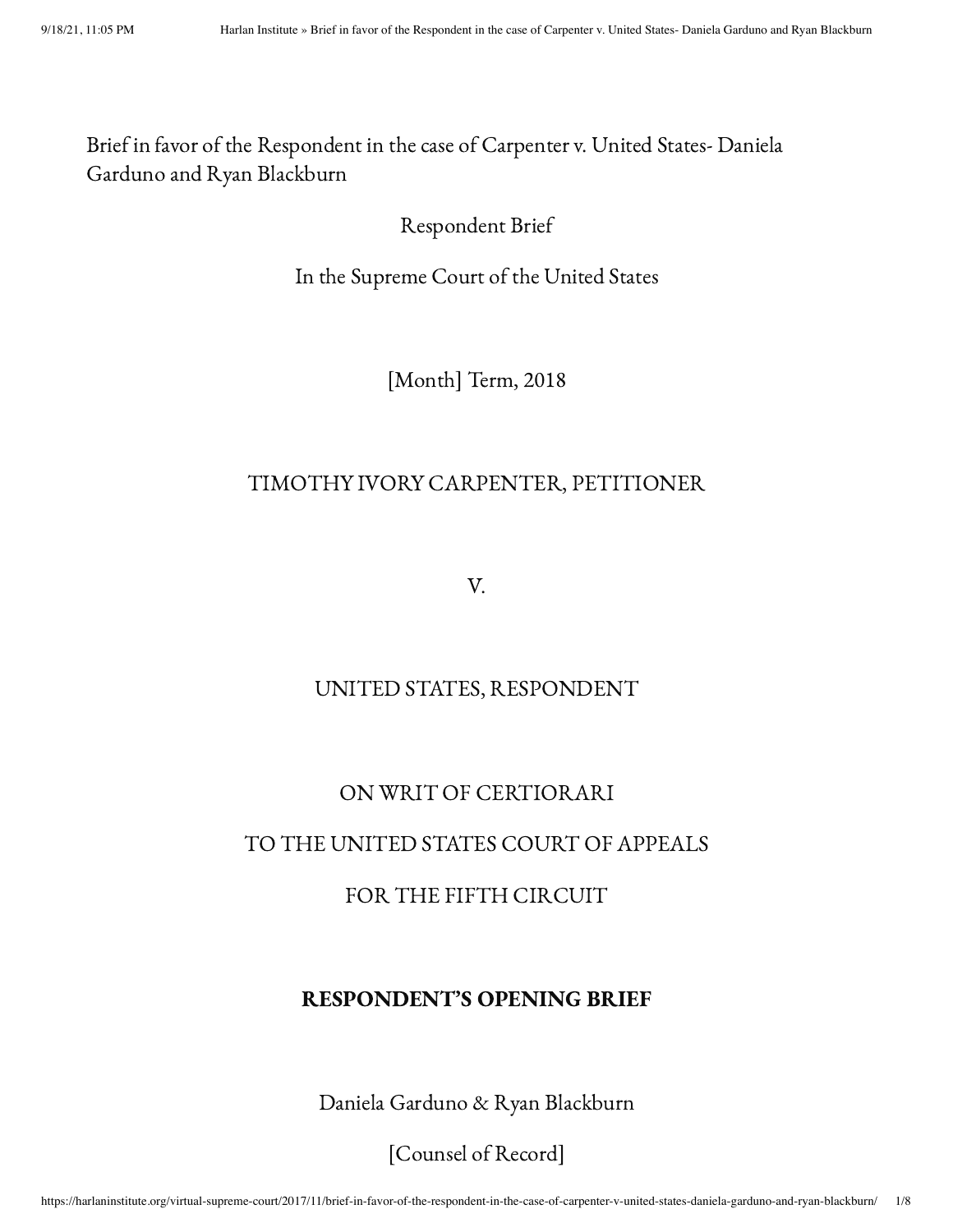9/18/21, 11:05 PM Harlan Institute » Brief in favor of the Respondent in the case of Carpenter v. United States- Daniela Garduno and Ryan Blackburn

Frisco Career and Technical Education Center

Room B201

Frisco Texas, 75034

(469) 633-6780

[Counsel for Respondent]

## QUESTION PRESENTED:

# DOES THE WARRANTLESS SEARCH AND SEIZURE OF CELL PHONE RECORDS INCLUDING LOCATION DATA OVER THE COURSE OF 127 DAYS VIOLATE THE FOURTH AMENDMENT?

TABLE OF CONTENTS

| <b>QUESTION PRESENTED</b>   |  |
|-----------------------------|--|
| <b>TABLE OF AUTHORITIES</b> |  |
| STATEMENT OF ARGUMENT       |  |
| <b>ARGUMENT I:</b>          |  |
| <b>ARGUMENT II:</b>         |  |
| PROPOSED STANDARD           |  |
| 12                          |  |

# TABLE OF AUTHORITIES

**Cases**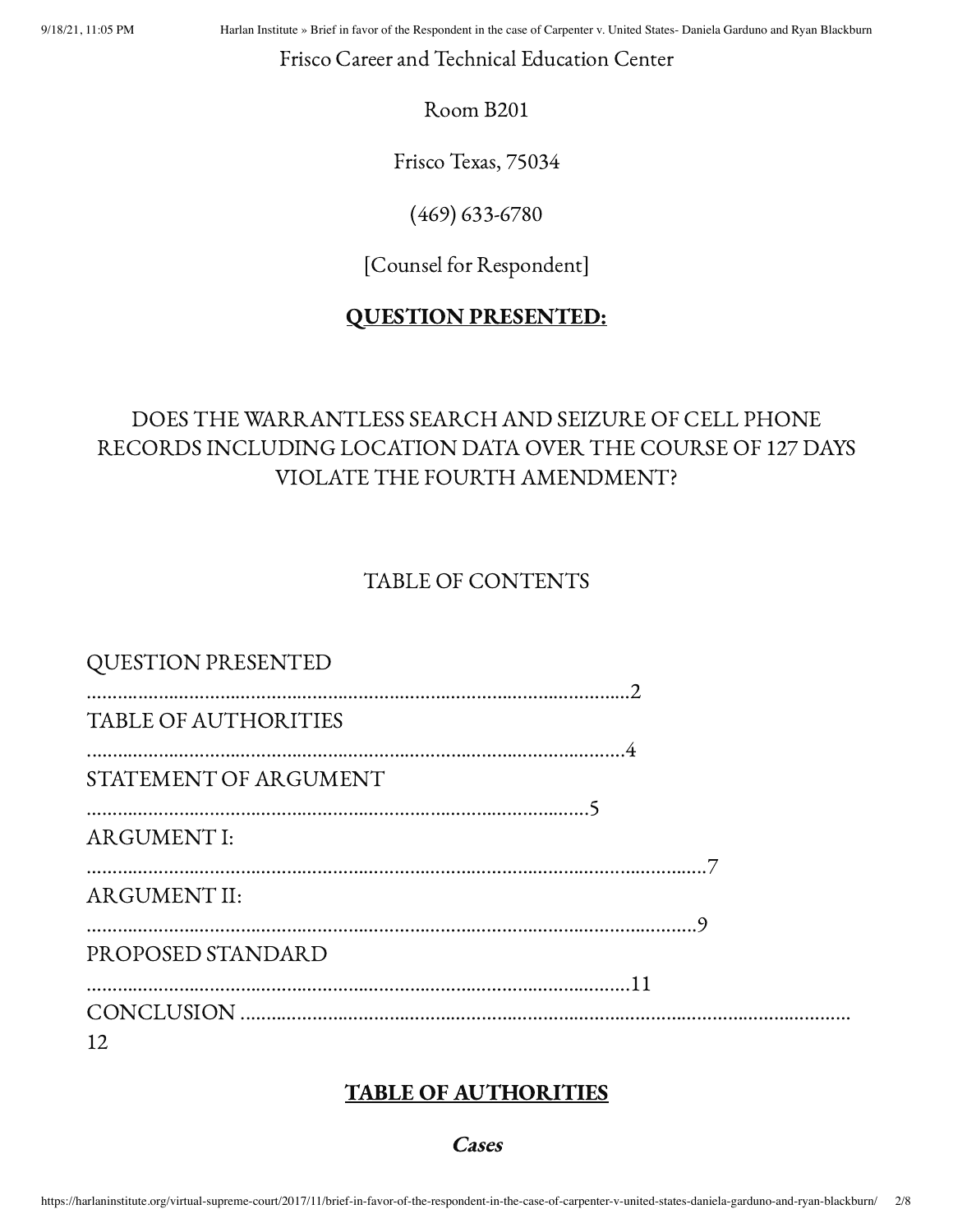| California v. Ciraolo,           |        |
|----------------------------------|--------|
| 476 U.S. 207 (1986)              |        |
|                                  | .8, 12 |
| <b>Camara v. Municipal Court</b> |        |
| 387 U.S. 523 (1967)              |        |
| .8, 12                           |        |
| <b>Katz v. United States,</b>    |        |
| 389 U.S. 347 (1967)              |        |
|                                  |        |
| <u>Smith v. Maryland,</u>        |        |
| 442 U.S. 735 (1979)              |        |
|                                  |        |

#### Other Authorities

| 11, 12                                                   |  |
|----------------------------------------------------------|--|
| New York Ratification Convention Debates and Proceedings |  |
|                                                          |  |
|                                                          |  |
| 11, 12                                                   |  |

### STATEMENT OF ARGUMENT

The Fourth Amendment of the United States Constitution protects the reasonable seizure of incriminating evidence if allowed by a magistrate, thus affirming the actions of the United States against the petitioner, Mr. Timothy Carpenter. The Fourth Amendment of the United States Constitution protects only "the rights of the people to be secure in their persons, houses, papers, and effects…" against unreasonable search and seizure, articulating specifically that such seizures are only condoned by the government if "supported by oath or affirmation." In attempting to conclude a criminal investigation, United States officers acted within the breadth of the law in utilizing a magistrate's approval to obtain incriminating evidence (a trend seen in relative location and crimes committed in Detroit) through the defendant's cell phone. The information gathered is also condoned due to the elimination of a reasonable expectation of privacy through the petitioner's willingness to share his location with a third party, being his telecommunications company. Because of the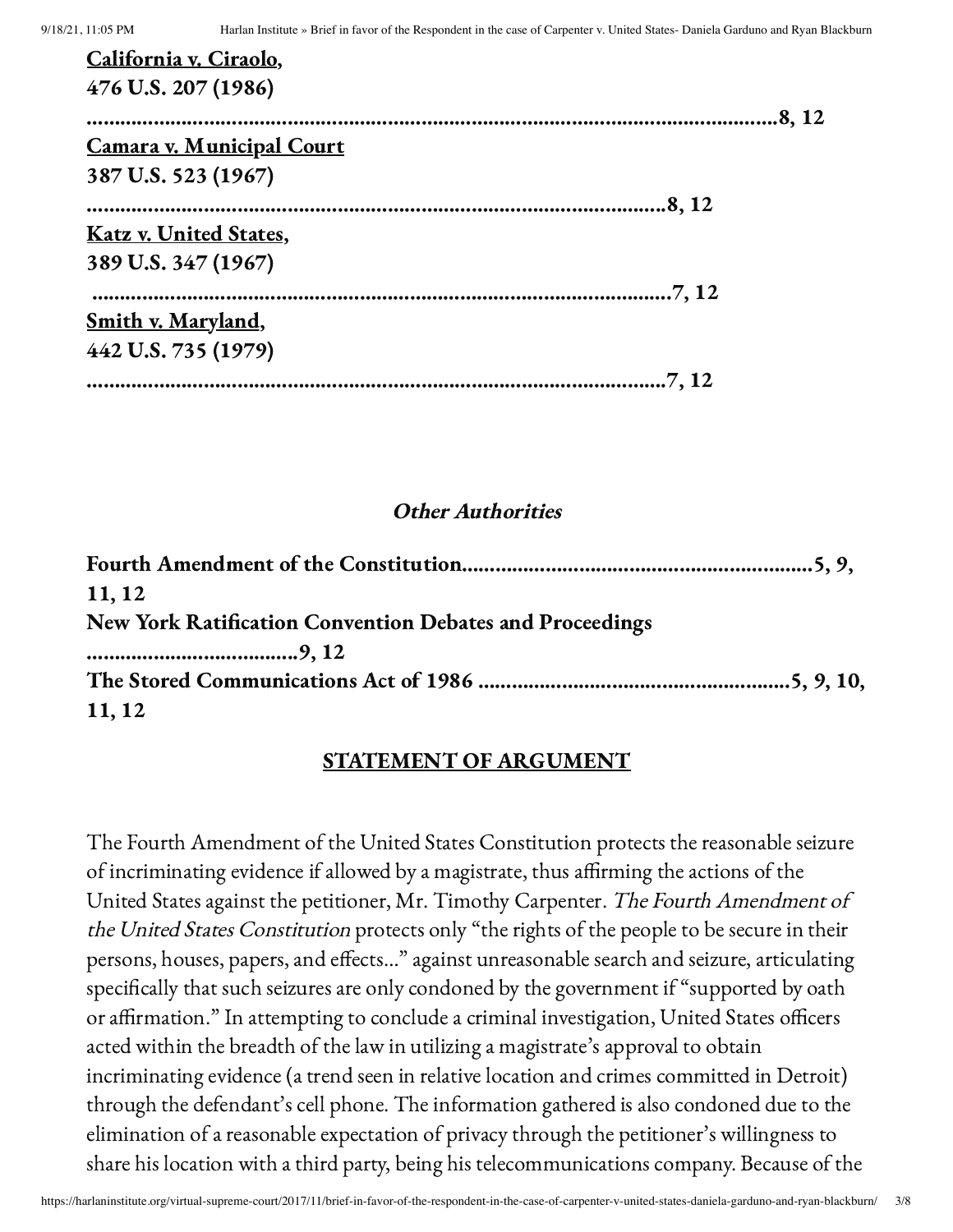governmental sanction of these actions, it is both within the boundaries of the government and limits of American values to allow for the United States officers to obtain incriminating evidence against the petitioner by their exhibited ways and means.

As such, the officers' presenting of location-based evidence of the petitioner near areas of crime at the same time of the crime is within the confines of the law. Pursuant to the Stored Communications Act of <sup>1986</sup>, "the government may require the disclosure of certain telecommunications records when 'specific and articulable facts show that there are reasonable grounds to believe that the contents of a wire, or electronic communication, or the records of other information sought, are relevant and material to an ongoing criminal investigation.'" The government had in fact established that there was enough probable cause to require Carpenter's telecommunications provider to produce "subscriber information, toll records, call detail records that showed the phone numbers of incoming and outgoing calls, and cell site information at the beginning and end of each call for the numbers in question" due to the naming of the petitioner, Timothy Carpenter, as an accessory in an ongoing criminal investigation and therefore should establish the evidence the United States Government provided in a court of law as admissible for the indictment of the petitioner, Timothy Carpenter.

## ARGUMENTS

# 1. I. Judicial precedents justify the warrantless search and seizure of phone records.

Prior Supreme Court decisions merit the constitutionality of the warrantless search and seizure of Mr. Carpenter's phone records for an extended amount of time due to constraints on both a reasonable expectation of privacy and probable cause of the acting officers. As defined in Katz v. United States, a reasonable expectation of privacy (from Justice Harlan's concurring statement) is defined as a concept with two requirements: "first that a person have exhibited an actual (subjective) expectation of privacy and, second, that the expectation be one that society is prepared to recognize as "'reasonable;'" truly, American officers acted within the breadth of this definition to reestablish security in the surrounding Detroit area. Firstly, the defendant, Mr. Carpenter, throughout the investigation has exhibited no self preservation in securing the personal data (including his location during the times of the crimes), as such data is already given to his service provider. As discussed further in Justice Harlan's concurring statement, "because no intention to keep them to himself has been exhibited," Mr. Carpenter lacks a reasonable expectation of privacy to protect against the search and seizure of his phone records. This statement holds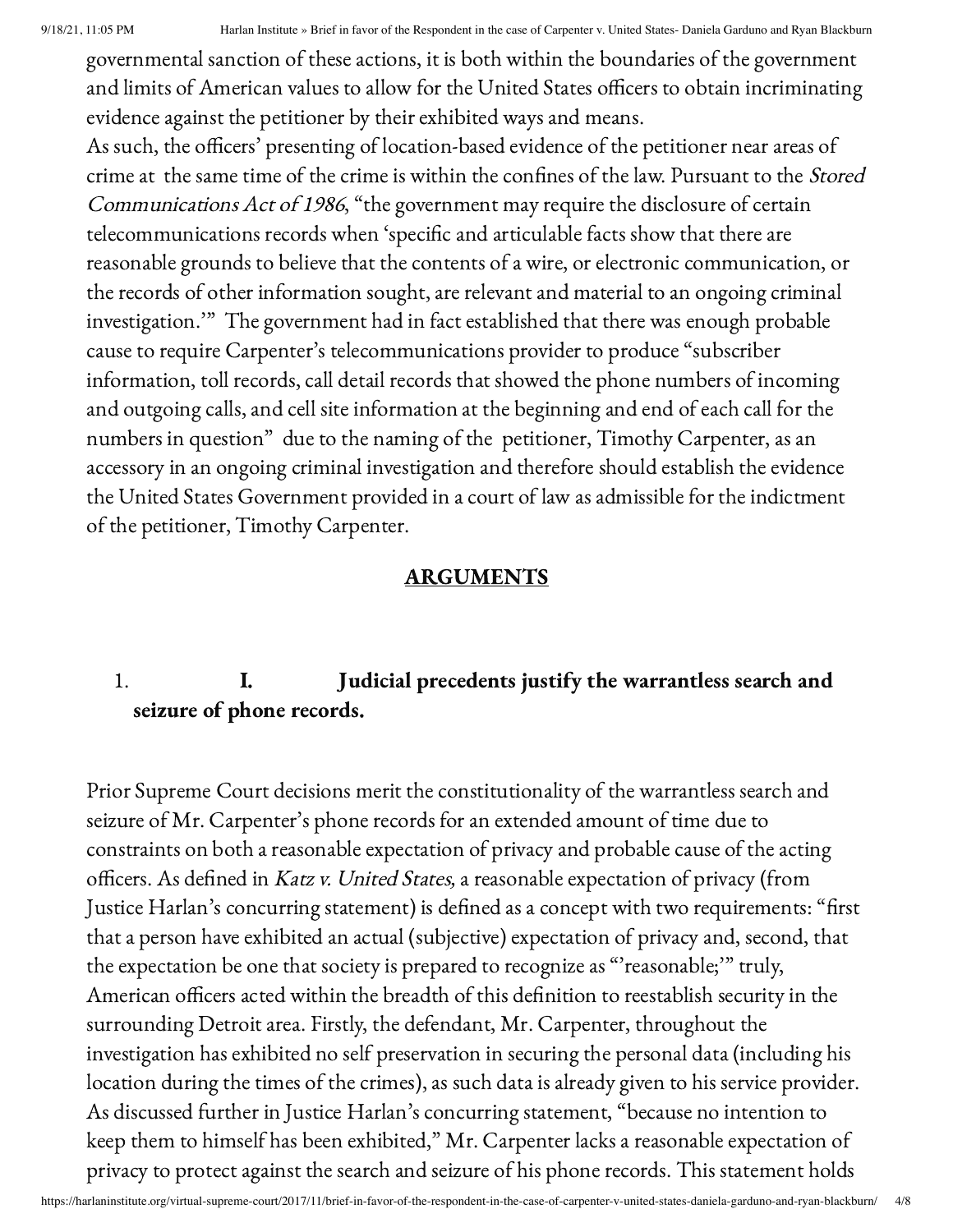true, because as a customer to his service provider, the defendant willingly gives up such information to a company in receipt for their services; aptly put, "objects, activities, or statements that he exposes to the 'plain view' of outsiders are not 'protected.'" Jointly connected to the ruling of Smith v. Maryland, where the use of data from a pen register was considered constitutional because of its irrelevance to a legitimate expectation of privacy, Mr. Carpenter has willingly given up the data used in court to a third party, thus expelling any right to a reasonable expectation of privacy of information available to other members of the public and allowing for officers to use such information in a court of law as evidence Secondly, Justice Harlan underlines an expectation of privacy that the general American community would recognize as reasonable; this second requirement is also fulfilled through the conscious actions of the defendant, thus resulting in a loss of any semblance of privacy. Mr. Carpenter consciously provided such information to a third party, and thus provides the American community with justification that such records, in fact, lack personal confidentiality and, thus, are permissible in court. As discussed by the court ruling on a related case, California v. Ciraolo, the respondent argues to the California Court of Appeal the unconstitutionality of the government's actions in utilizing a plane 1,000 feet in the air for "naked-eye observations" so to obtain a warrant for the search and seizure of his property. In an attempt to further his argument that the government should not have deliberately spied on the happenings of his private property, the respondent "asserts he has not 'knowingly' exposed himself to aerial views." In applying this court decision to Carpenter v. United States, one can understand that society's approval of an expectation of privacy merits the government's constitutionality in committing such actions; because of the deliberate and unsanctioned search of the respondent's "private garden," such actions were deemed too extreme for the confines of American law. Thus, Carpenter's actions starkly contrast with those of the defendant in California v. Ciraolo, as he knowingly exposed personal information to a third party; because of this, it is within the duties of the government to obtain such information.

In deeming such accessibility as a requirement for the use of such evidence in a court of law, another question concerning the permissibility of evidence is formed: was there enough probable cause to merit the seizure of such records? The answer to this question is clear: as stated in Camara v. Municipal Court, the foremost concern of bodies of law is "to focus upon the governmental interest which allegedly justifies official intrusion;" because of an overwhelming governmental interest in the then at-large defendant, Mr. Carpenter, due to his involvement in and relevance to the crimes committed in April 2011, such actions are justified. Indeed, with the linking of Mr. Carpenter to illegal activity through other detained accomplices (where, in April of 2011, an arrested individual confessed to working with others – including Mr. Carpenter – in committing 'armed robberies'), government officers have established a clear and reasonable probable cause to believe that the defendant would be deserving of a trial in a court of law.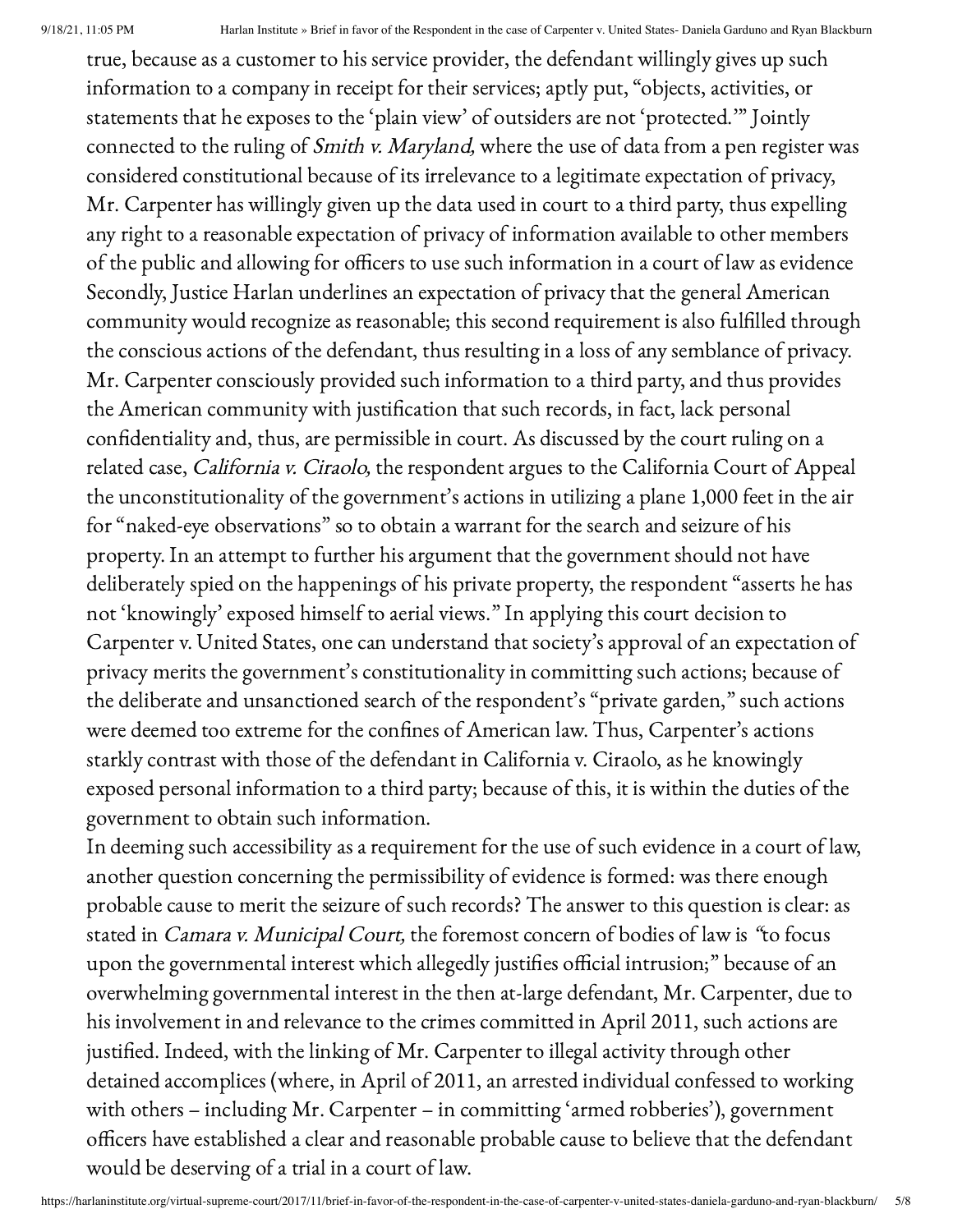# 2. Legislative precedents justify the warrantless search and seizure of phone records.

Pursuant to the Fourth Amendment of the United States Constitution as well as the Stored Communications Act of <sup>1986</sup>, it has been established that any telecommunications information and records that can be made accessible will be made accessible if it is proven that the disclosure of the information is "relevant and material to an ongoing investigation." Government authorities had sufficient probable cause subsequent to the confession of a perpetrator in connection to the robberies in which the petitioner, Timothy Carpenter, was named as an accomplice to the crime. Due to the aforementioned confession as well as the naming of the petitioner, Timothy Carpenter, authorities obtained probable cause that falls under the definition of probable cause that states, "when facts and circumstances within the police officer's knowledge would lead a reasonable person to believe that the suspect has committed, is committing, or is about to commit a crime." For this reason, officers were able to obtain an order from the magistrate judge that can be supported under the Stored Communications Act of <sup>1986</sup> as well due to the establishment of probable cause and relevance to an ongoing criminal investigation. Furthermore, the *Massachusetts Declaration* of Rights states that "All warrants, therefore, are contrary to this right, if the cause or foundation of them be not previously supported by oath or affirmation; and if the order in the warrant to a civil officer, to make search in suspected places, or to arrest one or more suspected persons, or to seize their property, be not accompanied with a special designation of the persons or objects of search, arrest, or seizure:" and it has been established that the cause was, in fact, affirmed that the foundation of such search was affirmed by a magistrate judge and that the search was specifically for telecommunication records therefore it can be concluded that the search was, in fact, admissible.

The Fourth Amendment of the United States Constitution states that "The right of the people to be secure in their persons, houses, papers, and effects, against unreasonable searches and seizures, shall not be violated, and no warrants shall issue, but upon probable cause, supported by oath or affirmation, and particularly describing the place to be searched, and the persons or things to be seized." It is proven through the confession given and the ongoing investigation that tied the petitioner, Timothy Carpenter, to the crimes that there was sufficient probable cause and reason for the search therefore allowing authorities to gain access to the location of the petitioner's phone. It is also understood that by owning and operating a telecommunications device that the locations can and will be recorded, thus eliminating the expectation of privacy in terms of location. In the twenty first century, the approximate locations of any person with a telecommunication device is accessible to the world through a few clicks and we, as a progressing society, can no longer expect to remain hidden from view while simultaneously operating a device that is publicly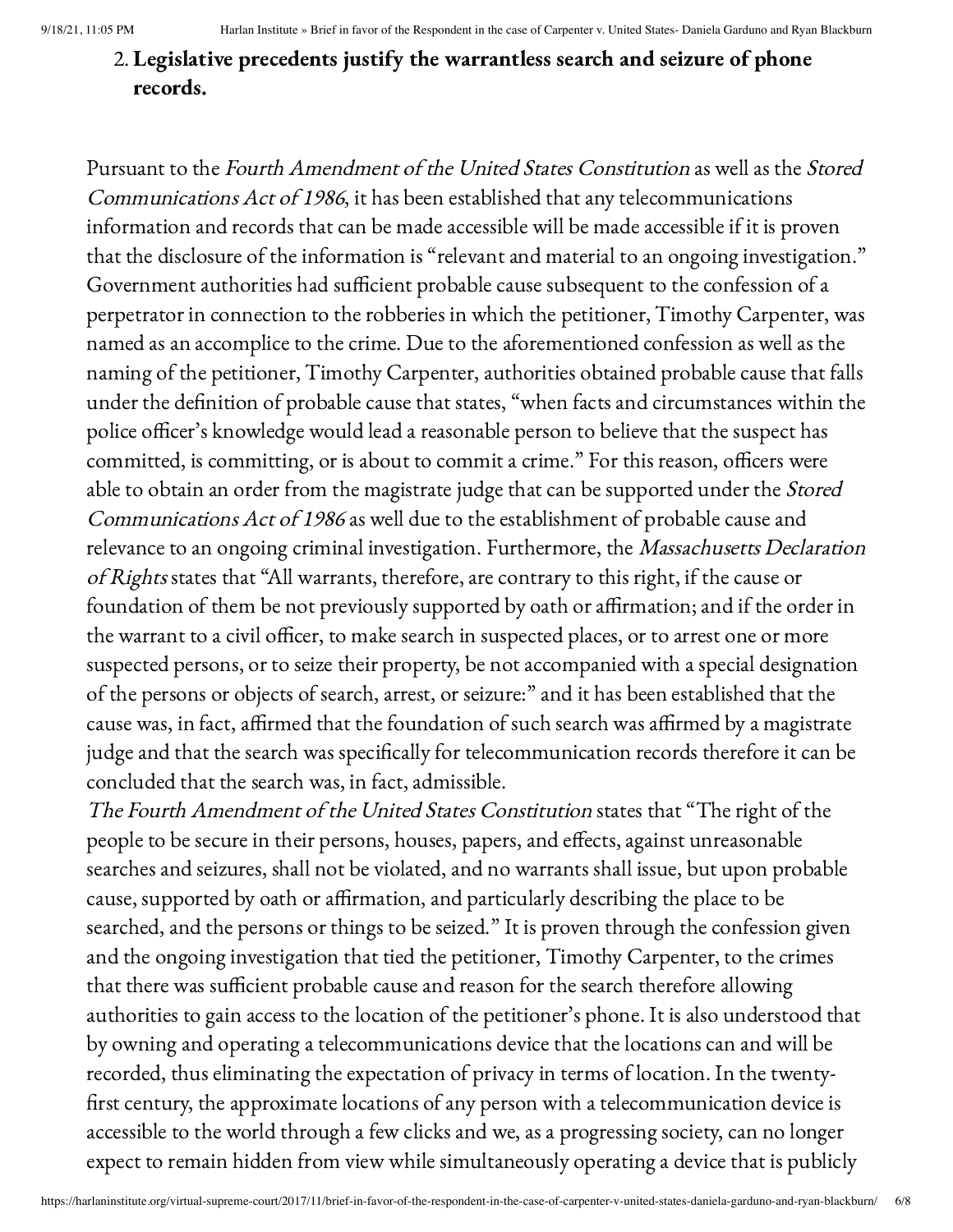known to be monitored. Permission from a magistrate judge was given under the Stored Communications Actand the presence of probable cause in an ongoing investigation; for this reason and the reasons listed above, the petitioner, Timothy Carpenter, can not expect his location to remain private, allowing government authorities to lawfully obtain the records used in a court of law.

### PROPOSED STANDARD

Under the Stored Communications Actand the Fourth Amendment, information gathered either through permission or warrants given to authorities by a magistrate judge in an ongoing investigation proven to exist under the clear presence of probable cause is admissible in a court of law for the purpose of indictment or defense.

## **CONCLUSION**

Judicial and legislative precedents, as decided by elected United States government officials, guarantee the right to obtain records from telecommunications companies that would offer information relating to the petitioner, Timothy Carpenter, that lack a reasonable expectation of privacy and, thus, are permissible as evidence in a court of law. As such, the warrantless search and seizure of such information is constitutional, as provided by the confines of the law in strict adherence to the arguments presented above. As previously argued, a society that relies heavily on technology for everyday life can not reasonably assume that locations and telephone records are to remain private, especially in an ongoing criminal investigation in which the petitioner, Timothy Carpenter, has been named an accomplice. It is also known that the magistrate judge granted permission for the search based on the Stored Communications Act of <sup>1986</sup> that required the information requested to be material to an ongoing investigation, which the information was proven to be via the aforementioned naming of the petitioner, Timothy Carpenter, in a criminal investigation. Furthermore, with the reasonable presence of probable cause as well as the fulfillment of the requirements listed in the New York Ratification Convention Debates and Proceedings, both the reasonable expectation of privacy and the need for probable cause have been eliminated and the use of such evidence by the United States government becomes admissible. Through a prior argument citing Katz v. United States, the United States government acted in conformity with the guidelines of the reasonable expectation of privacy due to Mr. Carpenter's willingness to share his location with a third party (the telecommunications provider). By knowingly sharing such information with said company, the petitioner, Timothy Carpenter, has surrendered his expectation of privacy, thus allowing officers access to and use of his information in a court of law. Such actions made